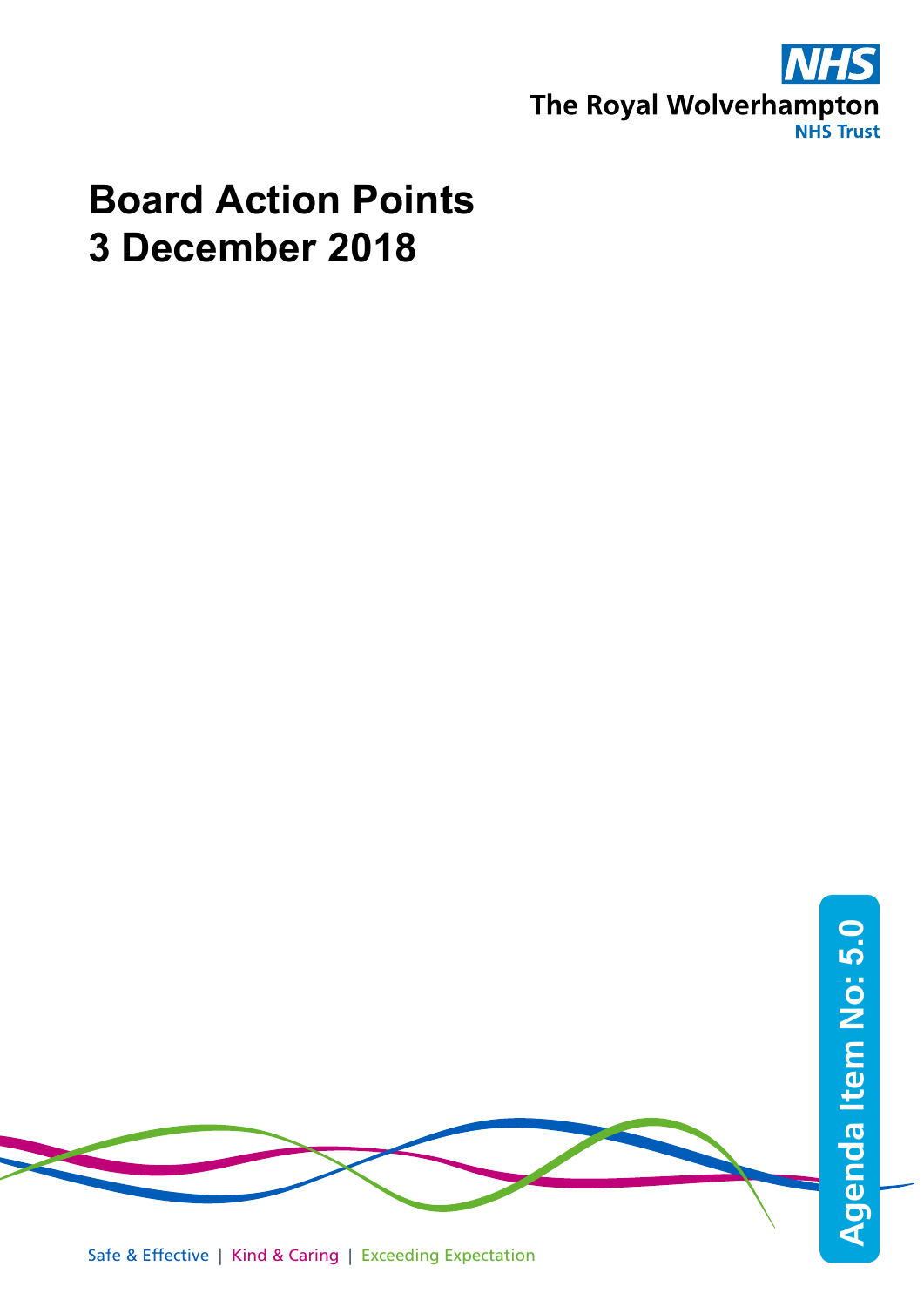## The Royal Wolverhampton NHS Trust



| <b>Trust Board Report</b>                           |                                                                                                   |  |  |  |  |  |  |
|-----------------------------------------------------|---------------------------------------------------------------------------------------------------|--|--|--|--|--|--|
| <b>Meeting Date:</b>                                | 3 December 2018                                                                                   |  |  |  |  |  |  |
| Title:                                              | <b>Board Action Points</b>                                                                        |  |  |  |  |  |  |
| <b>Executive Summary:</b>                           | This report lists the outstanding actions from previous Board meetings,                           |  |  |  |  |  |  |
|                                                     | and timescales for completion.                                                                    |  |  |  |  |  |  |
| <b>Action Requested:</b>                            | To note the actions taken, or still outstanding.                                                  |  |  |  |  |  |  |
| <b>Report of:</b>                                   | <b>Chief Executive</b>                                                                            |  |  |  |  |  |  |
| Author:                                             | Keith Wilshere                                                                                    |  |  |  |  |  |  |
| <b>Contact Details:</b>                             | keith.wilshere1@nhs.net<br>Tel 01902 694294                                                       |  |  |  |  |  |  |
| <b>Links to Trust</b>                               | N/A                                                                                               |  |  |  |  |  |  |
| <b>Strategic Objectives</b>                         |                                                                                                   |  |  |  |  |  |  |
| <b>Resource</b>                                     | Revenue: None<br>Capital: None                                                                    |  |  |  |  |  |  |
| Implications:                                       | Workforce: None                                                                                   |  |  |  |  |  |  |
|                                                     | Funding Source: None                                                                              |  |  |  |  |  |  |
| <b>Risks: BAF/TRR</b><br>(describe risk and current | None identified                                                                                   |  |  |  |  |  |  |
| risk score)                                         |                                                                                                   |  |  |  |  |  |  |
| <b>Public or Private:</b>                           | Public                                                                                            |  |  |  |  |  |  |
| (with reasons if private)                           |                                                                                                   |  |  |  |  |  |  |
| <b>References:</b>                                  | Minutes of previous Board meetings                                                                |  |  |  |  |  |  |
| (eg from/to other committees)                       |                                                                                                   |  |  |  |  |  |  |
| Appendices/                                         | None                                                                                              |  |  |  |  |  |  |
| References/                                         |                                                                                                   |  |  |  |  |  |  |
| <b>Background Reading</b>                           |                                                                                                   |  |  |  |  |  |  |
| <b>NHS Constitution:</b><br>(How it impacts on any  | In determining this matter, the Board should have regard to the Core                              |  |  |  |  |  |  |
| decision-making)                                    | principles contained in the Constitution of:<br>Equality of treatment and access to services<br>4 |  |  |  |  |  |  |
|                                                     | 4<br>High standards of excellence and professionalism                                             |  |  |  |  |  |  |
|                                                     | 4<br>Service user preferences                                                                     |  |  |  |  |  |  |
|                                                     | Cross community working<br>⋕<br><b>Best Value</b>                                                 |  |  |  |  |  |  |
|                                                     | Accountability through local influence and scrutiny                                               |  |  |  |  |  |  |